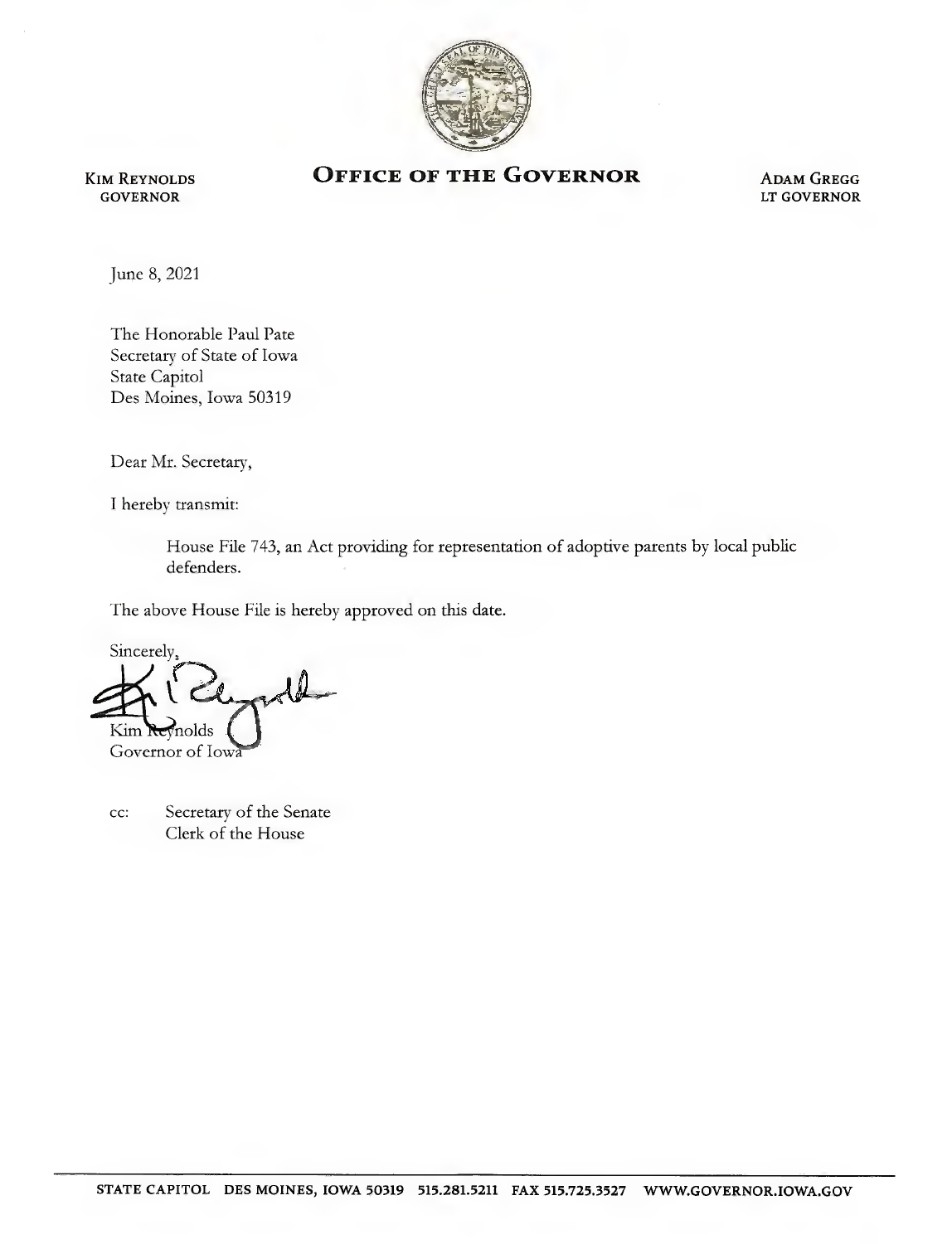

House File 743

## AN ACT

PROVIDING FOR REPRESENTATION OF ADOPTIVE PARENTS BY LOCAL PUBLIC DEFENDERS.

BE IT ENACTED BY THE GENERAL ASSEMBLY OF THE STATE OF IOWA:

Section 1. Section 13B.9, subsection 1, paragraph b, Code 2021, is amended to read as follows:

b. Represent an indigent party, upon order of the court, in child in need of assistance, family in need of assistance, delinquency, and termination of parental rights proceedings pursuant to chapter 232 when designated by the state public defender to represent the indigent party in the type of case for that county. The local public defender shall counsel and represent an indigent party in all proceedings pursuant to chapter 232 to which the local public defender is appointed and prosecute before or after judgment any appeals or other remedies which the local public defender considers to be in the interest of justice unless other counsel is appointed to the case. A local public defender office shall represent in a subsequent adoption proceeding an indigent party who files an adoption petition pursuant to section 600.3 to adopt a child who was the subject of a termination of parental rights proceeding pursuant to chapter 232 in which the local public defender office was involved as provided under this paragraph. If a conflict of interest arises, the representation shall be provided through referral of the indigent party to outside counsel with whom the state public defender has contracted.